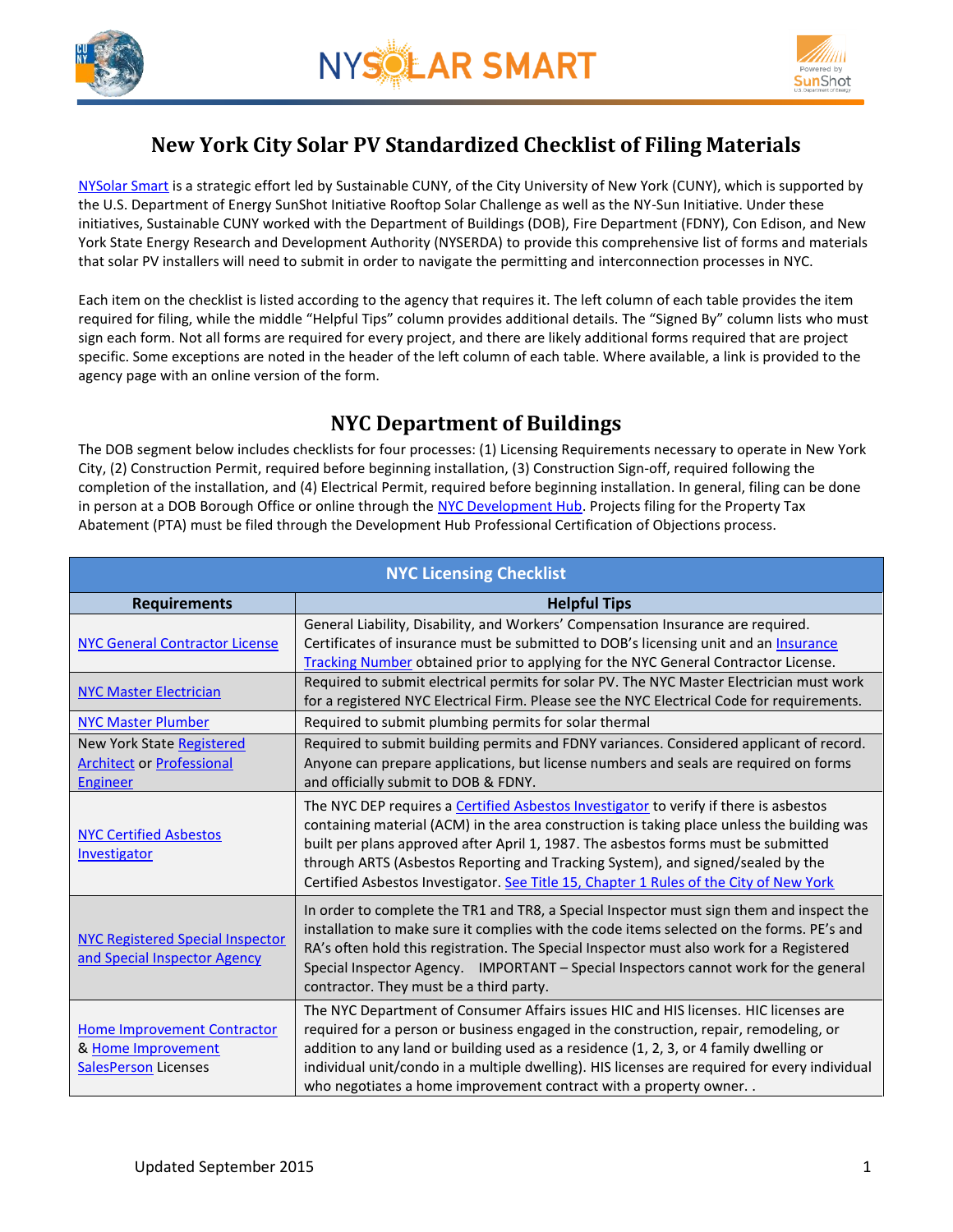| <b>DOB Construction Permit Checklist</b>                                                                                                                                                                                                                  |                                                                                                                                                                                                                                                                                                                                                                                                                                                                                                                                                                                                                                                                                                                                                                                                                                                                                                                                                                                                                                                                                                                                                                                                                                                                                                                                    |                                                   |
|-----------------------------------------------------------------------------------------------------------------------------------------------------------------------------------------------------------------------------------------------------------|------------------------------------------------------------------------------------------------------------------------------------------------------------------------------------------------------------------------------------------------------------------------------------------------------------------------------------------------------------------------------------------------------------------------------------------------------------------------------------------------------------------------------------------------------------------------------------------------------------------------------------------------------------------------------------------------------------------------------------------------------------------------------------------------------------------------------------------------------------------------------------------------------------------------------------------------------------------------------------------------------------------------------------------------------------------------------------------------------------------------------------------------------------------------------------------------------------------------------------------------------------------------------------------------------------------------------------|---------------------------------------------------|
| <b>Required For Most Projects</b>                                                                                                                                                                                                                         | <b>Helpful Tips</b>                                                                                                                                                                                                                                                                                                                                                                                                                                                                                                                                                                                                                                                                                                                                                                                                                                                                                                                                                                                                                                                                                                                                                                                                                                                                                                                | <b>Signed By</b>                                  |
| <b>PW1-Plan/Work Approval</b>                                                                                                                                                                                                                             | Specific project zoning information, block, and lot numbers needed to<br>complete this form can be found on ZoLa (Zoning and Land Use Map) or BIS.<br>If e-filing, it is automatically generated and the AOS1 is signed instead of the<br>PW1. PW1 User Guide.                                                                                                                                                                                                                                                                                                                                                                                                                                                                                                                                                                                                                                                                                                                                                                                                                                                                                                                                                                                                                                                                     | Owner &<br>PE/RA (NA<br>if e-filing,<br>use AOS1) |
| <b>PW2 - Work Permit</b><br><b>Application</b>                                                                                                                                                                                                            | Can submit with the PW1 with all other plan application documents or after<br>PW1 is approved and you want the work permit issued. Usually, the<br>contractor signs the PW2 and it is notarized. If the PE/RA signs, they do not<br>need notarization but they do need insurances.                                                                                                                                                                                                                                                                                                                                                                                                                                                                                                                                                                                                                                                                                                                                                                                                                                                                                                                                                                                                                                                 | Contractor<br>& Notary<br>or PE/RA                |
| <b>PW3 - Cost Estimate</b>                                                                                                                                                                                                                                | Application fees are based on construction and system cost. Item 7 does not<br>need to be notarized until the Final PW3 during construction-sign off.                                                                                                                                                                                                                                                                                                                                                                                                                                                                                                                                                                                                                                                                                                                                                                                                                                                                                                                                                                                                                                                                                                                                                                              | Owner &<br>PE/RA                                  |
| TR1 - Technical Report:<br><b>Statement of Responsibility</b>                                                                                                                                                                                             | Complete sections: 'Structural Stability', 'Fire Stop/Resistant', 'Energy<br>Progress Inspections', and 'Final.' 'Flood Zone Compliance' is applicable if in<br>a Special Flood Hazard Area. Use 3B column. Must complete Special<br>Inspection Agency Number field, which is a certification the PE/RA may have.                                                                                                                                                                                                                                                                                                                                                                                                                                                                                                                                                                                                                                                                                                                                                                                                                                                                                                                                                                                                                  | PE/RA,<br>may need<br>Owner                       |
| TR8 - Technical Report:<br><b>Statement of Responsibility</b>                                                                                                                                                                                             | Typically 'Air Sealing and Insulation - Visual' section needs to be completed<br>for solar. Use 3B column.                                                                                                                                                                                                                                                                                                                                                                                                                                                                                                                                                                                                                                                                                                                                                                                                                                                                                                                                                                                                                                                                                                                                                                                                                         | PE/RA                                             |
| EF1 -- E-filing Job Application<br><b>Cover Sheet</b>                                                                                                                                                                                                     | Generated through e-filing system                                                                                                                                                                                                                                                                                                                                                                                                                                                                                                                                                                                                                                                                                                                                                                                                                                                                                                                                                                                                                                                                                                                                                                                                                                                                                                  | None                                              |
| <b>Asbestos Abatement Form</b><br>More info on <b>Asbestos Rules</b><br>and Regulations                                                                                                                                                                   | Asbestos documents must be submitted to DEP (Dept. of Environmental<br>Protection) through ARTS by Certified Asbestos Investigators. Once approval<br>is received, the document with a DEP seal must be submitted to DOB.<br>• ACP7/ACP21 - There is asbestos containing material (ACM) where<br>construction work will occur. "An asbestos project is defined as any form<br>of work that will disturb more than 25 linear feet or more than 10 square<br>feet of asbestos containing material." A licensed Asbestos Abatement<br>Handler must be hired to remediate it. The ACP7 is submitted to DEP<br>through ARTS. After removal, DEP will issue an ACP21 completion letter<br>which will be submitted to DOB<br>• ACP5 -Minor Project-asbestos could be on the property but work does not<br>disturb more than 25 linear feet or 10 sq. feet (most common)<br>• Exemption - If the building was constructed per plans approved on or<br>after April 1, 1987, the project is exempt and no form is required<br>These forms do not count as the survey. The Certified Asbestos Investigator<br>must keep on record official reports (Survey requirements).                                                                                                                                                                     | Certified<br>Asbestos<br>Investigator             |
| Architectural Drawings &<br><b>Electrical Diagram</b><br>*The elements in the notes are<br>generally required by DOB and<br>FDNY. Multiple items/drawings<br>can be shown on the same<br>page or additional pages<br>depending on designer<br>preference. | Drawings must be signed & sealed by a PE/RA on every page. There are DOB<br>Drawing Standards for title blocks, notes and Plan Examination Guidelines,<br>that include a more comprehensive list of requirements than the following.<br>Plot/Site Plan: identify all required unobstructed access points and clear<br>paths per NYC Fire Code and identify any components which pre-existing<br>components are not compliant. If applying for a FDNY variance, use (1) to<br>indicate unobstructed Rooftop Access Locations and Landings, (2) Clear Path<br>Clearances, (3) Rooftop Door Opening, (4) Fire Escape Clearances.<br>- Show: all existing and proposed equipment, adjoining building outlines and<br>heights, roof covering and drainage work, pertinent trees, structures, city<br>services, utilities, and other potential hazards on the building/site.<br>Roof Plan: Show the modules in place, other equipment and structures,<br>pertinent to or having impact on code compliance of the system whether or<br>not related to solar system. Specified dimensions are important.<br>- Show meter location, AC disconnect, inverter, compass, and dimensions<br>- Show structural work if reinforcement is necessary to sustain added loads<br>- Show the foundation and/or anchorage of the solar system (racking) | PE/RA                                             |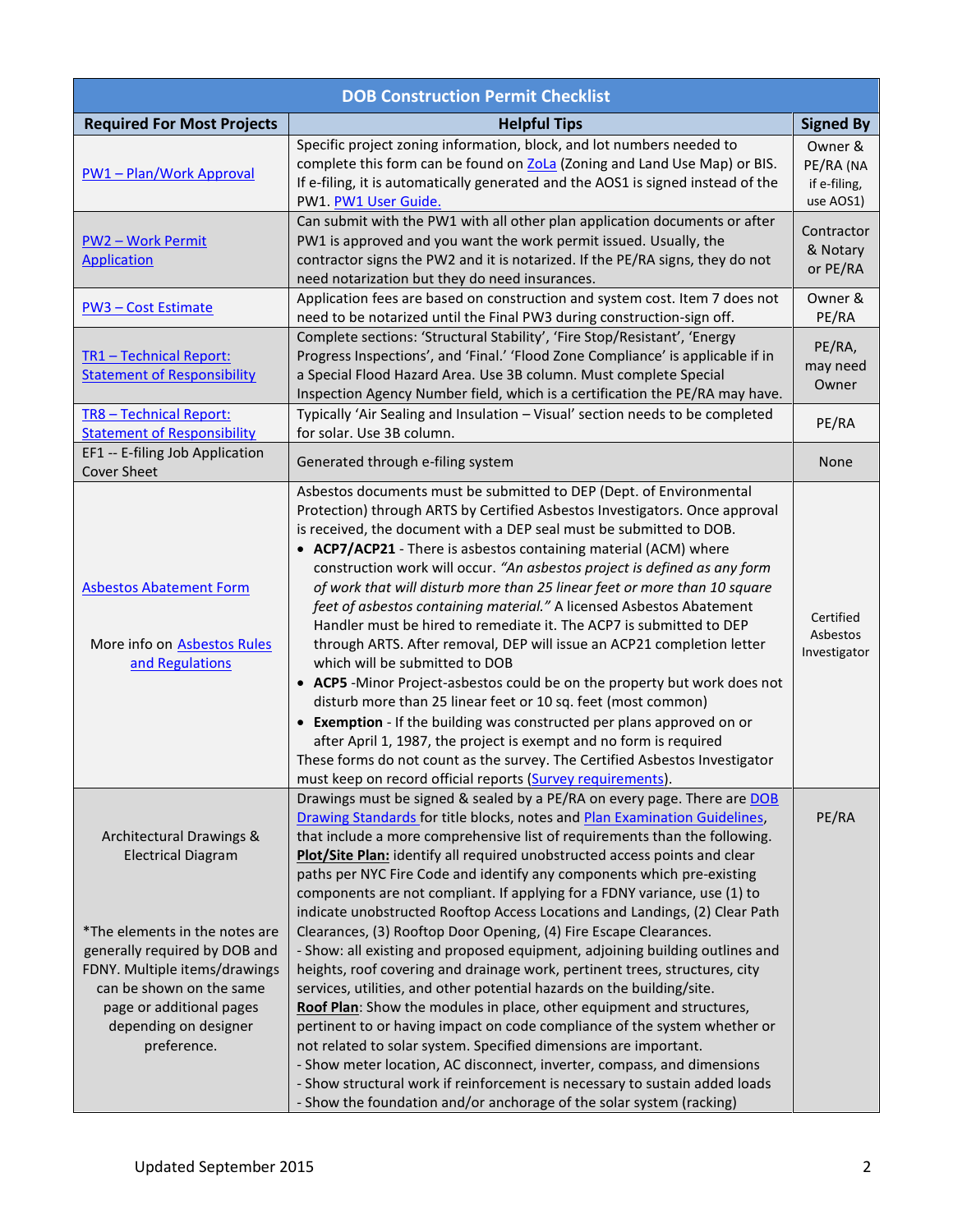| <b>DOB Construction Permit Checklist</b>                     |                                                                                                                                                                                                                                                                                                                                                                                                                                                                                                                                                                                                                                                                                                                                                                                                                                                                                                                                                                                                                                                                                                                                                                                                                                                                                                                                                                                                                                                                                                                                                                                                |                        |
|--------------------------------------------------------------|------------------------------------------------------------------------------------------------------------------------------------------------------------------------------------------------------------------------------------------------------------------------------------------------------------------------------------------------------------------------------------------------------------------------------------------------------------------------------------------------------------------------------------------------------------------------------------------------------------------------------------------------------------------------------------------------------------------------------------------------------------------------------------------------------------------------------------------------------------------------------------------------------------------------------------------------------------------------------------------------------------------------------------------------------------------------------------------------------------------------------------------------------------------------------------------------------------------------------------------------------------------------------------------------------------------------------------------------------------------------------------------------------------------------------------------------------------------------------------------------------------------------------------------------------------------------------------------------|------------------------|
| <b>Required For Most Projects</b>                            | <b>Helpful Tips</b>                                                                                                                                                                                                                                                                                                                                                                                                                                                                                                                                                                                                                                                                                                                                                                                                                                                                                                                                                                                                                                                                                                                                                                                                                                                                                                                                                                                                                                                                                                                                                                            | <b>Signed By</b>       |
|                                                              | <b>Structural &amp; Wind Analysis:</b> Acknowledge the support frame and structural<br>connections are designed to resisting wind forces and the roof is capable of<br>supporting the solar system load.<br>Elevation/Zoning View: show building and panel height. The NYC Zoning<br>Resolution details rules on panel height depending on the zoning district.<br><b>Electrical Diagram:</b> See Con Edison requirements<br>Tenant Protection Plan: If the building will be occupied as a dwelling unit<br>during construction, specific note statements must be detailed for egress,<br>safety, noise restrictions, etc. per NYC Administrative Code Section 28-<br>104.8.4. (These statements are not required for 1-2 single family homes).<br><b>Energy Analysis:</b> Solar is not exempt from the NYC Energy Conservation<br>Code (NYCECC) except for non-PTA projects and installs that do not drill<br>holes in the roof or affect other items in the NYCECC. An analysis must be<br>shown in the plan notes listing the elements affecting the energy code like<br>IA6 penetrating the building envelope. Please read the code for an example<br>format to put on the plans. The following statement must be indicated on<br>the plans, "To the best of my knowledge, belief, and professional judgment<br>this application is in compliance with the NYCECC."<br>Flood Zones: If project is in a Special Flood Hazard Area demonstrate<br>compliance with Appendix G of the NYC Building Code. All new equipment<br>must be installed above the flood line (Design Flood Elevation). |                        |
| <b>Sometimes Required</b>                                    | <b>Helpful Tips</b>                                                                                                                                                                                                                                                                                                                                                                                                                                                                                                                                                                                                                                                                                                                                                                                                                                                                                                                                                                                                                                                                                                                                                                                                                                                                                                                                                                                                                                                                                                                                                                            | <b>Signed By</b>       |
| <b>PTA4 - Property Tax</b><br><b>Abatement (preliminary)</b> | For projects requesting the PTA. On the preliminary PTA4 skip: section 3,<br>section 8, and signatures                                                                                                                                                                                                                                                                                                                                                                                                                                                                                                                                                                                                                                                                                                                                                                                                                                                                                                                                                                                                                                                                                                                                                                                                                                                                                                                                                                                                                                                                                         | <b>Not</b><br>required |
| FDNY Variance Approval Letter                                | If variance to Fire Code requested and approved, submit approval letter                                                                                                                                                                                                                                                                                                                                                                                                                                                                                                                                                                                                                                                                                                                                                                                                                                                                                                                                                                                                                                                                                                                                                                                                                                                                                                                                                                                                                                                                                                                        | <b>FDNY</b>            |
| AOS1 - Professional / Owner                                  | Development Hub Full Service and PTA projects only. Automatically                                                                                                                                                                                                                                                                                                                                                                                                                                                                                                                                                                                                                                                                                                                                                                                                                                                                                                                                                                                                                                                                                                                                                                                                                                                                                                                                                                                                                                                                                                                              | Owner &                |
| Signature                                                    | generated through e-filing. If used, the PW1 does not need to be signed.                                                                                                                                                                                                                                                                                                                                                                                                                                                                                                                                                                                                                                                                                                                                                                                                                                                                                                                                                                                                                                                                                                                                                                                                                                                                                                                                                                                                                                                                                                                       | PE/RA                  |
| <b>POC1</b> - Professional & Owner<br><b>Certification</b>   | Professionally certified application process only                                                                                                                                                                                                                                                                                                                                                                                                                                                                                                                                                                                                                                                                                                                                                                                                                                                                                                                                                                                                                                                                                                                                                                                                                                                                                                                                                                                                                                                                                                                                              | Owner &<br>PE/RA       |
| <b>PC1 - Required Items Checklist</b>                        | Professionally certified application process only                                                                                                                                                                                                                                                                                                                                                                                                                                                                                                                                                                                                                                                                                                                                                                                                                                                                                                                                                                                                                                                                                                                                                                                                                                                                                                                                                                                                                                                                                                                                              | PE/RA                  |
| <b>PW1B-Schedule B Plumbing,</b><br>Sprinkler, Standpipe     | Required for solar thermal only                                                                                                                                                                                                                                                                                                                                                                                                                                                                                                                                                                                                                                                                                                                                                                                                                                                                                                                                                                                                                                                                                                                                                                                                                                                                                                                                                                                                                                                                                                                                                                | PE/RA                  |
| Plumbing Riser Diagram                                       | Required for solar thermal only                                                                                                                                                                                                                                                                                                                                                                                                                                                                                                                                                                                                                                                                                                                                                                                                                                                                                                                                                                                                                                                                                                                                                                                                                                                                                                                                                                                                                                                                                                                                                                | PE/RA                  |

| <b>DOB Construction Sign-Off Checklist</b> |                                                                                                                                                                                                   |                             |
|--------------------------------------------|---------------------------------------------------------------------------------------------------------------------------------------------------------------------------------------------------|-----------------------------|
| <b>Required for All Projects</b>           | <b>Helpful Tips</b><br>*These must be submitted to Borough Office if non-PTA project.                                                                                                             | <b>Signed By</b>            |
| PW7 - Letter of Completion                 | Section 2 - enter PE, RA, or filing representative's info depending on who                                                                                                                        | PE/RA or                    |
| <b>Folder Review Request</b>               | signs the form. Section 3 - select the first box "Letter of Completion."                                                                                                                          | filing rep                  |
| Final PW3 - Cost Affidavit                 | Re-submit PW3 with final cost even if costs did not change from original<br>PW3 submission. Notary of owner signature is required on the Final PW3.                                               | Notary,<br>Owner &<br>PE/RA |
| <b>Final TR1 -- Technical Report</b>       | Complete sections: Structural Stability, Fire Stop/Resistant, Energy Progress<br>Inspections, and Final. Flood Zone Compliance is applicable if in a Special<br>Flood Hazard Area. Use 3C column. | Owner &<br>PE/RA            |
| Final TR8 -- Technical Report              | Complete: Air Sealing & Insulation - Visual, Use 3C column                                                                                                                                        | PE/RA                       |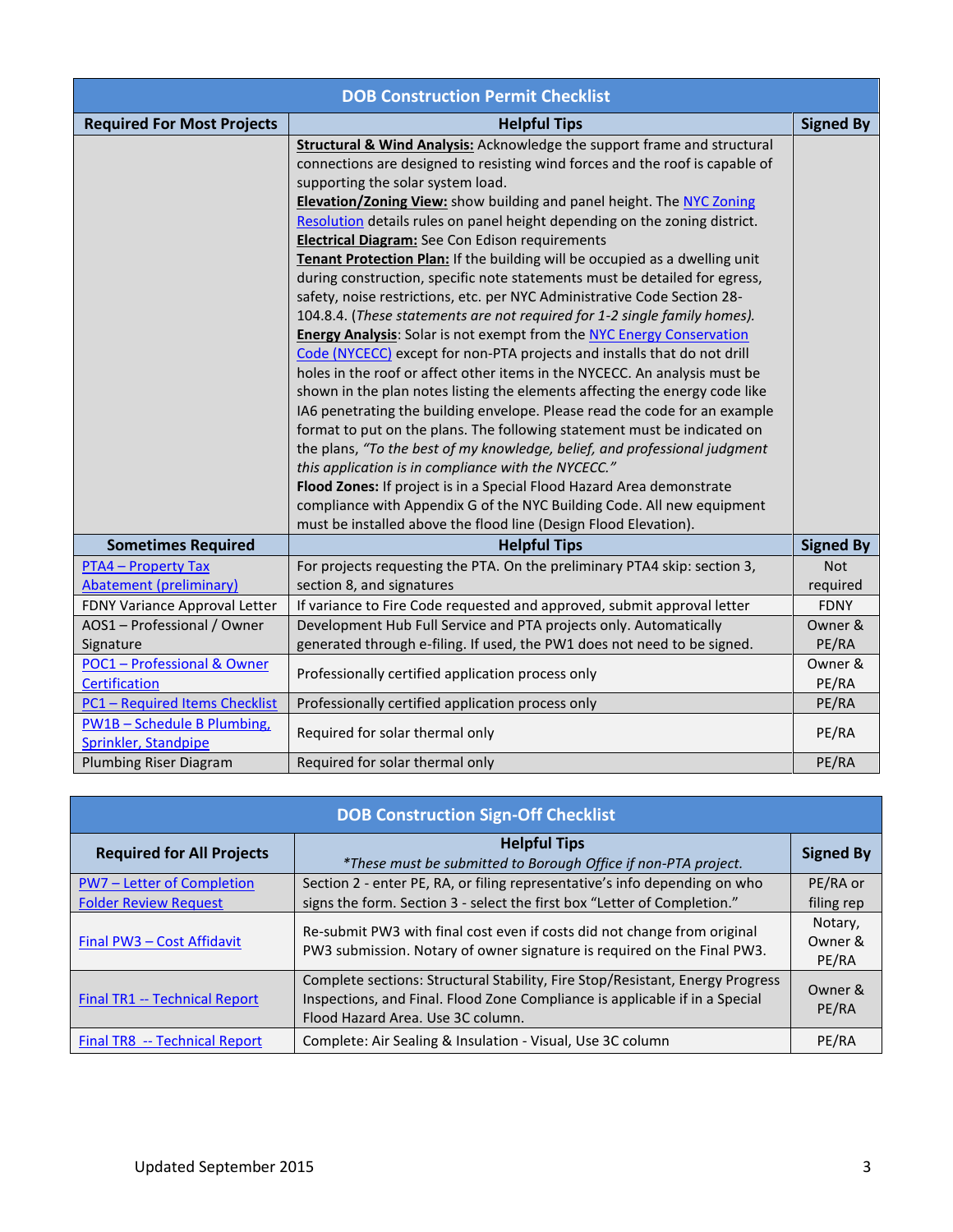| <b>DOB Construction Sign-Off Checklist</b>                  |                                                                                                                                                                                                                                                                                                                                                                                                                                                                                                                                                |                  |
|-------------------------------------------------------------|------------------------------------------------------------------------------------------------------------------------------------------------------------------------------------------------------------------------------------------------------------------------------------------------------------------------------------------------------------------------------------------------------------------------------------------------------------------------------------------------------------------------------------------------|------------------|
| Final PTA4 -- Property Tax<br>Abatement (PTA projects only) | All fields and dates must be completed on the Final. Section 8 is the date of<br>utility final acceptance of interconnection or the electrical inspection<br>pass/sign-off date, whichever is later (both must be complete before<br>submitting construction sign-off request). kW on the plans must match kW<br>on Section 9. Section 10E should not include the 30% Federal Tax Credit.<br>The PW3 Section 3 cost must match Section 10C and 10D of the Final PTA4.                                                                          | Owner &<br>PE/RA |
| Utility Interconnection Letter                              | Submit copy of Final Letter of Acceptance from utility or PDF of the email                                                                                                                                                                                                                                                                                                                                                                                                                                                                     |                  |
| (PTA only)                                                  | stating permission to operate the system                                                                                                                                                                                                                                                                                                                                                                                                                                                                                                       |                  |
| <b>EN2 - Energy Analysis</b>                                | The EN2 is a required item unless the project is exempt from the NYCECC<br>(NYC Energy Conservation Code). This information will need to be noted on<br>section 10 on the PW1. When penetrating the building envelope (roof),<br>solar installations do affect the NYCECC. Exemption can only be claimed on<br>non-PTA projects and installs that do not drill holes in the roof or affect<br>other items in the NYCECC. By signing the form, the PE/RA certifies<br>construction was completed per the Energy Analysis detailed on the plans. | PE/RA            |

| <b>DOB ELECTRICAL Permit Checklist</b> |                                                                                                                                                                                                                                                                                                                                                                                                                                                                                                                                                                                                                                                                                                                   |                                 |
|----------------------------------------|-------------------------------------------------------------------------------------------------------------------------------------------------------------------------------------------------------------------------------------------------------------------------------------------------------------------------------------------------------------------------------------------------------------------------------------------------------------------------------------------------------------------------------------------------------------------------------------------------------------------------------------------------------------------------------------------------------------------|---------------------------------|
| <b>Required for All Projects</b>       | <b>Helpful Tips</b><br>*Electrical Permit filed separately than construction permit                                                                                                                                                                                                                                                                                                                                                                                                                                                                                                                                                                                                                               | <b>Signed By</b>                |
| <b>ED16A - Electrical Application</b>  | Can be submitted online using the Development Hub e-filing system. Must<br>be filed by a licensed NYC Master Electrician. Equipment must be UL listed.<br>The permit will be issued immediately without a plan review. If a solar PTA<br>job, bring the approved set of plans from the Development Hub along with<br>Equipment Specification Sheets from the manufacturers of the panels,<br>inverters, and racking. Electrical diagrams are required to be included with<br>the plan set submitted to the Hub on PTA jobs.<br>On non-PTA jobs, electrical diagrams are not required unless over 1,000<br>kVA. 1,000+ kVA projects must seek Electrical Advisory Board approval<br>before beginning construction. | NYC.<br>Licensed<br>Electrician |

#### **Permit Expiration Date Policy**

Permits will expire one year from the date the permit was issued; *or the expiration date of the general liability insurance policy* provided to the Department's Licensing Unit, whichever is earlier. *[More Information](file:///C:/Users/LCOBB/Documents/Permit%20Expiration%20Date%20Policy)*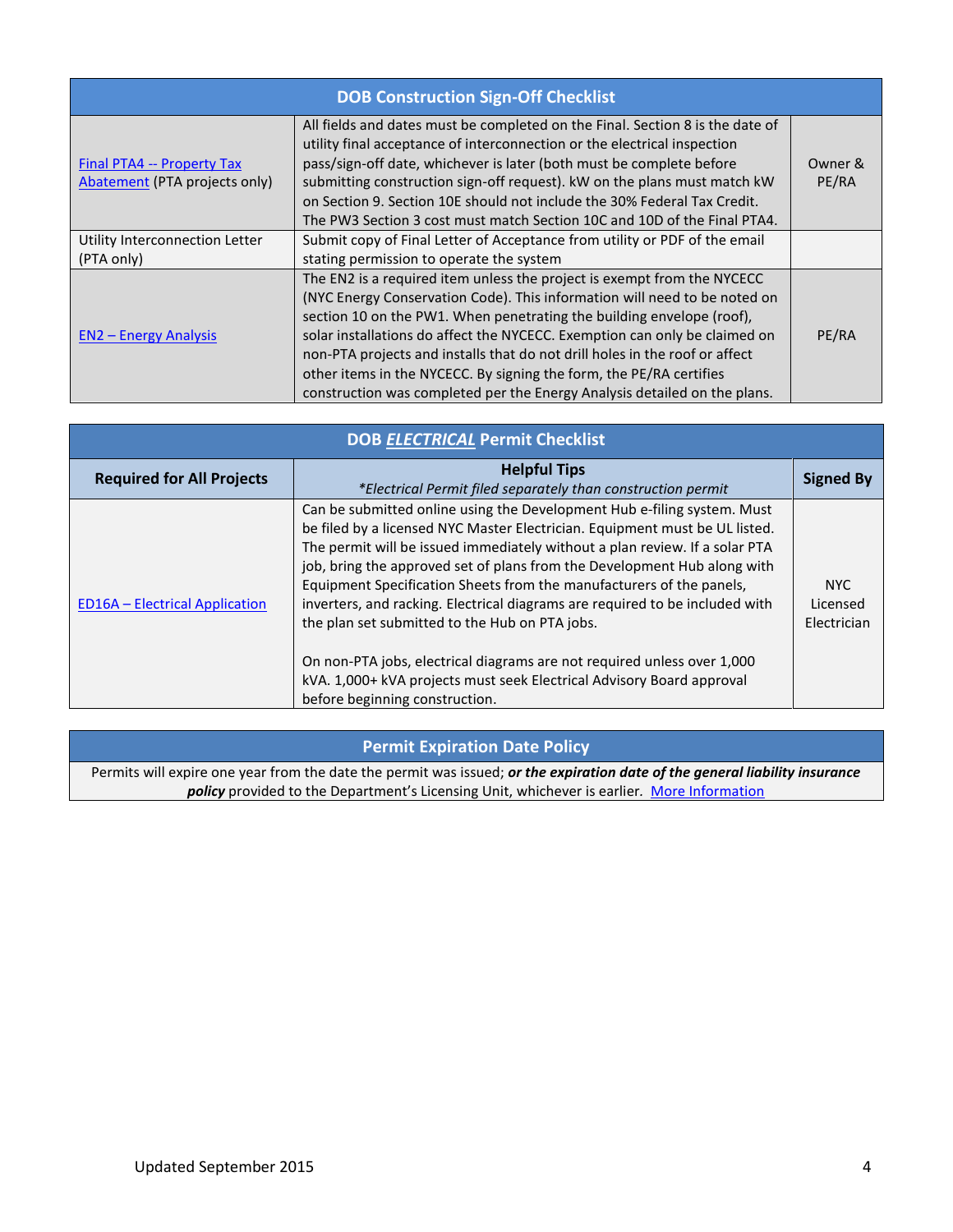### **NYC Fire Department**

When materials are filed with DOB, plan examiners will check to confirm that projects comply with the NYC Fire Code. If you anticipate that a project will not be compliant with th[e 2014 Fire Code,](http://www.nyc.gov/html/fdny/html/firecode/table_of_contents_2014.shtml) a Fire Code variance request also known as a modification request can be filed with FDNY. To expedite your permitting process, this should be done *before* filing with DOB. Variance request documents are listed below. For a complete explanation of the process, [see this FDNY bulletin.](http://www.nyc.gov/html/fdny/pdf/fire_prevention/otmb_02_2011.pdf)

| <b>Rooftop Access Variance Request Checklist</b>                                          |                                                                                                                                                                                                                                                                                         |                  |
|-------------------------------------------------------------------------------------------|-----------------------------------------------------------------------------------------------------------------------------------------------------------------------------------------------------------------------------------------------------------------------------------------|------------------|
| <b>Required Documents</b>                                                                 | <b>Helpful Tips</b>                                                                                                                                                                                                                                                                     | <b>Signed By</b> |
| <b>FDNY TM-5: Application For</b><br><b>Rooftop Access Variance/Plan</b><br><b>Review</b> | Submitted by mail or in person. Section 7: It is encouraged to apply for<br>modifications with FDNY prior to filing with DOB. If you do file with DOB first,<br>answer yes to section 7 and attach required documentation. If you have not<br>filed with DOB yet, answer no.            | Owner &<br>PE/RA |
| Original Plans detailing rooftop<br>access pathways                                       | 3 hard copies, 11x17, submitted with engineer or architect seal. See FDNY<br><b>Bulletin for Plan requirements.</b>                                                                                                                                                                     | PE/RA            |
| Photographs of the<br>existing/proposed conditions<br>on roof top                         | Include photographs for each section of the roof. Each non-compliant<br>feature must be clearly shown in a photograph. All photographs must be<br>marked with the date the photograph was taken and plans should be<br>marked to indicate the location and direction of the photograph. |                  |
| <b>Narrative Description</b><br>describing nature of<br>modification                      | Requirements on TM5                                                                                                                                                                                                                                                                     |                  |
| Certificate of Occupancy                                                                  | Required for all applications, except when the C of O is not available.                                                                                                                                                                                                                 |                  |
| DOB Object Sheet / CCD-1<br>(when applicable)                                             | Issued if DOB rejected plan set                                                                                                                                                                                                                                                         |                  |

#### **Existing Violations/Non-Compliant Roof Conditions**

Please be aware that all existing code violations or non-compliant elements in the area you are working must be resolved before starting construction on a solar system. Existing elements that are grandfathered in to newer codes must be brought into code compliance in order to complete an alteration. Some existing DOB Violations can be found on [BIS](http://a810-bisweb.nyc.gov/bisweb/bsqpm01.jsp) (Buildings Information System) by searching for the property.

Existing roof/building elements that are not up to the current Fire Code will need to be brought into code before or during a solar panel installation or you may request a Fire Code Variance from FDNY. Example: If the door on a parapet does not provide 6' clear path access per the current code, because the building was built many years ago, a variance will have to be received or the parapet door reconstructed to meet current code.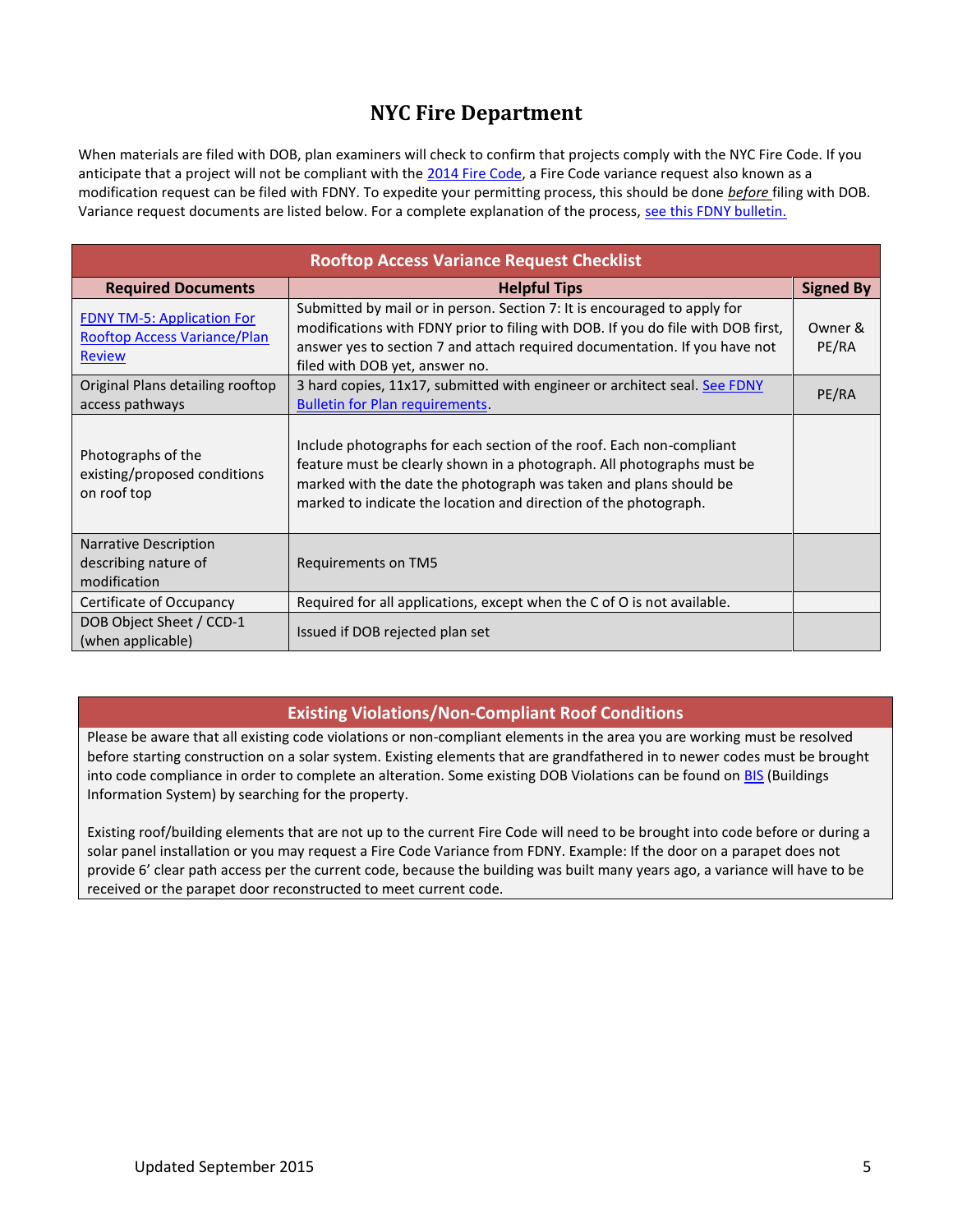## **Con Edison**

The application for utility interconnection and many of the required forms are completed online through Con Edison's Energy [Services Project Center](http://www.coned.com/es/). The Project Center's [user guide](http://www.coned.com/es/ESHelp.pdf) provides instructions on using the online interface. Electronic customer signatures are accepted. The documentation required to complete the process is listed below. Con Edison also maintains a short list of requirement[s here.](http://www.coned.com/dg/solarenergy/interconnection.asp)

| <b>Interconnection Application Checklist</b>                                                                                           |                                                                                                                                                                                                                                                                                                                                                                                                                                                                                                                                                                                                                                                                                                               |                      |
|----------------------------------------------------------------------------------------------------------------------------------------|---------------------------------------------------------------------------------------------------------------------------------------------------------------------------------------------------------------------------------------------------------------------------------------------------------------------------------------------------------------------------------------------------------------------------------------------------------------------------------------------------------------------------------------------------------------------------------------------------------------------------------------------------------------------------------------------------------------|----------------------|
| <b>Required Documents</b>                                                                                                              | <b>Helpful Tips</b>                                                                                                                                                                                                                                                                                                                                                                                                                                                                                                                                                                                                                                                                                           | <b>Signed By</b>     |
| Preliminary Interconnection<br>Review (Optional Email Request)                                                                         | CUNY and Con Edison recommend submitting this email request prior to<br>contracting for systems over 200kW as there could be large costs with<br>utility grid upgrades. However, it can be completed for any system size. A<br>brief engineering review and list of estimated costs (if any) for<br>interconnecting a large system on the grid will be conducted by Con<br>Edison.<br>Note: For many systems over 300kW, Con Edison performs a Coordinated<br>Electric System Interconnection Study (engineering review) after the<br>Interconnection Application is received to complete a more intensive<br>study on electric system impacts and the costs of solutions to overcome<br>those system issues. |                      |
| Letter of Authorization from<br>Customer                                                                                               | Can be electronic through Project Center. If manually signed, scan &<br>upload it. Customer's letterhead preferred.                                                                                                                                                                                                                                                                                                                                                                                                                                                                                                                                                                                           | Owner &<br>Installer |
| Appendix A: Standardized Contract                                                                                                      | Can be electronic through Project Center. For projects >25kW, Con Ed will<br>ask customer to manually sign prior to final letter of acceptance issuance.                                                                                                                                                                                                                                                                                                                                                                                                                                                                                                                                                      | Owner                |
| Appendix B: NYS Standardized<br>Application for Single Phase<br><b>Attachment of Parallel Generation</b>                               | Can be electronic through Project Center. For projects >25kW, Con Ed will<br>ask customer to manually sign prior to final letter of acceptance issuance.                                                                                                                                                                                                                                                                                                                                                                                                                                                                                                                                                      | Owner                |
| Three Line Electrical Diagram                                                                                                          | Include: AC kW (sum of inverter ratings), meter/account number, utility<br>voltage, size and number of conductors including grounds, equipment<br>location (e.g. basement, roof), inverter connection on load side of meter,<br>(no taps in meter pan or CT cabinet allowed), AC disconnect and/or<br>dedicated circuit breaker, drawing block with installer/customer info, and<br>NEC labeling requirements                                                                                                                                                                                                                                                                                                 |                      |
| Manufacturer's Data Sheet for<br>equipment                                                                                             | One/Two page specification sheet for panels and inverters are sufficient.<br>Do not need full technical manual or racking specifications.                                                                                                                                                                                                                                                                                                                                                                                                                                                                                                                                                                     |                      |
| Application G - Application for Net<br>Metering or Standby Service<br>and/or Buy-Back Service                                          | Used to select rate schedule and list Remote Net Meter satellite<br>accounts. PV installers complete Sections 1, 2, 3, 4 & 8.                                                                                                                                                                                                                                                                                                                                                                                                                                                                                                                                                                                 | Owner                |
| Verification of equipment<br>certification to UL 1741                                                                                  | If equipment is not on <b>PSC</b> approved list, UL 1741 approval & in some<br>cases NRTL test reports may be required. If the equipment is on the PSC<br>approved list, this documentation is not required. If it is UL listed but not<br>on the PSC approved list, the manufacturer's data sheet could be<br>uploaded again if it shows UL 1741 rating.                                                                                                                                                                                                                                                                                                                                                     |                      |
| <b>After Installation:</b><br>Manufacturer's verification test<br>procedures (Self-Certification Form<br>or on-site verification test) | Describes planned testing of equipment to verify proper settings of<br>equipment (inverters, relays, etc).<br>- For 25 kW and under: installer may perform verification test after<br>install, complete self-certification form, and send in via e-mail or Project<br>Center upload.<br>- For 25 kW and up: inform Con Edison when installation is complete;<br>Con Ed will schedule an on-site verification test with customer and<br>installer.                                                                                                                                                                                                                                                             |                      |